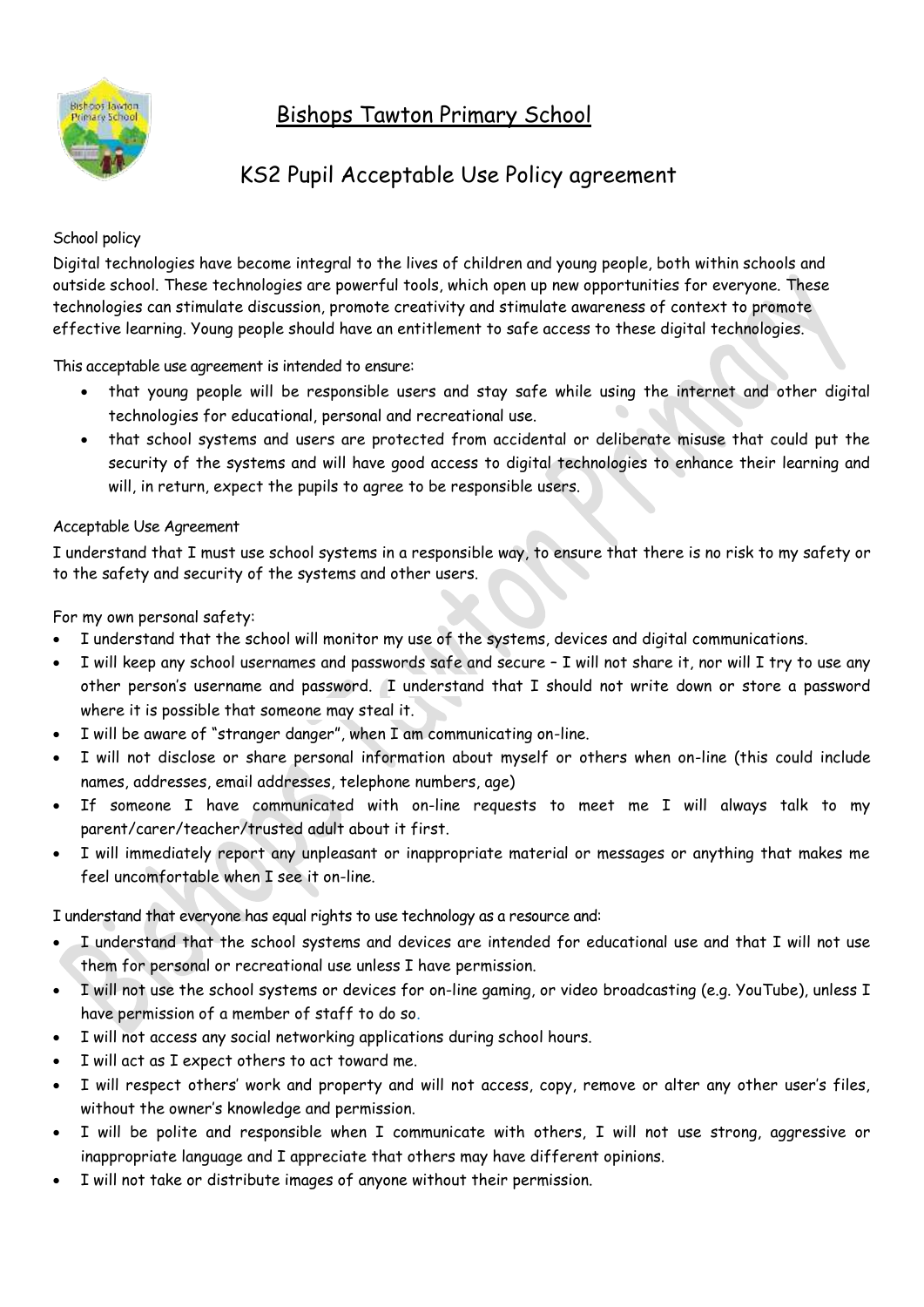I recognise that the school has a responsibility to maintain the security and integrity of the technology it offers me and to ensure the smooth running of the school:

- I will not use my own personal devices (mobile phones/tablets/USB devices) in school unless I have permission. I will take any personal device I bring to school to the school office to be stored safely until the end of the day.
- I understand the risks and will not try to upload, download or access any materials which are illegal or inappropriate.
- I will immediately report any damage or faults involving equipment or software, however this may have happened.
- I will not install or attempt to install or store programmes of any type on any school device, nor will I try to alter computer settings.

I understand that I am responsible for my actions, both in and out of school:

- I understand that the school also has the right to take action against me if I am involved in incidents of inappropriate behaviour, that are covered in this agreement, when I am out of school and where they involve my membership of the school community (examples would be online-bullying, use of images or personal information).
- I understand that there will be consequences if I fail to comply with this Acceptable Use Agreement. This could include loss of access to the school network/internet, contact with parents and in the event of illegal activities involvement of the police.

**Please complete the sections below to show that you have read, understood and agree to the rules included in the acceptable use agreement. If you do not sign and return this agreement, access will not be granted to school systems and devices.**

I have read and understand the above and agree to follow these guidelines when:

I use the school systems and devices (both in and out of school)

 $\blacktriangle$ 

 I use my own equipment out of the school in a way that is related to me being a member of this school e.g. communicating with other members of the school, accessing school on-line platforms.

| Name of Pupil: |  |
|----------------|--|
| Class:         |  |
| Signed:        |  |
| Date:          |  |
|                |  |

### **Parents/ Carers**

I have also read and understood the Pupil Acceptable Use Agreement:

- I understand that the school will take every reasonable precaution, including monitoring and filtering systems, to ensure that young people will be safe when they use the internet and systems. I also understand that the school cannot ultimately be held responsible for the nature and content of materials accessed on the internet and using mobile technologies.
- I understand that my son's/daughter's activity on the systems will be monitored and that the school will contact me if they have concerns about any possible breaches of the acceptable use agreement.
- I will encourage my child to adopt safe use of the internet and digital technologies at home and will inform the school if I have concerns over my child's online safety.

| Name of Parent/Carer: |  |
|-----------------------|--|
| Signed:               |  |
| Date:                 |  |